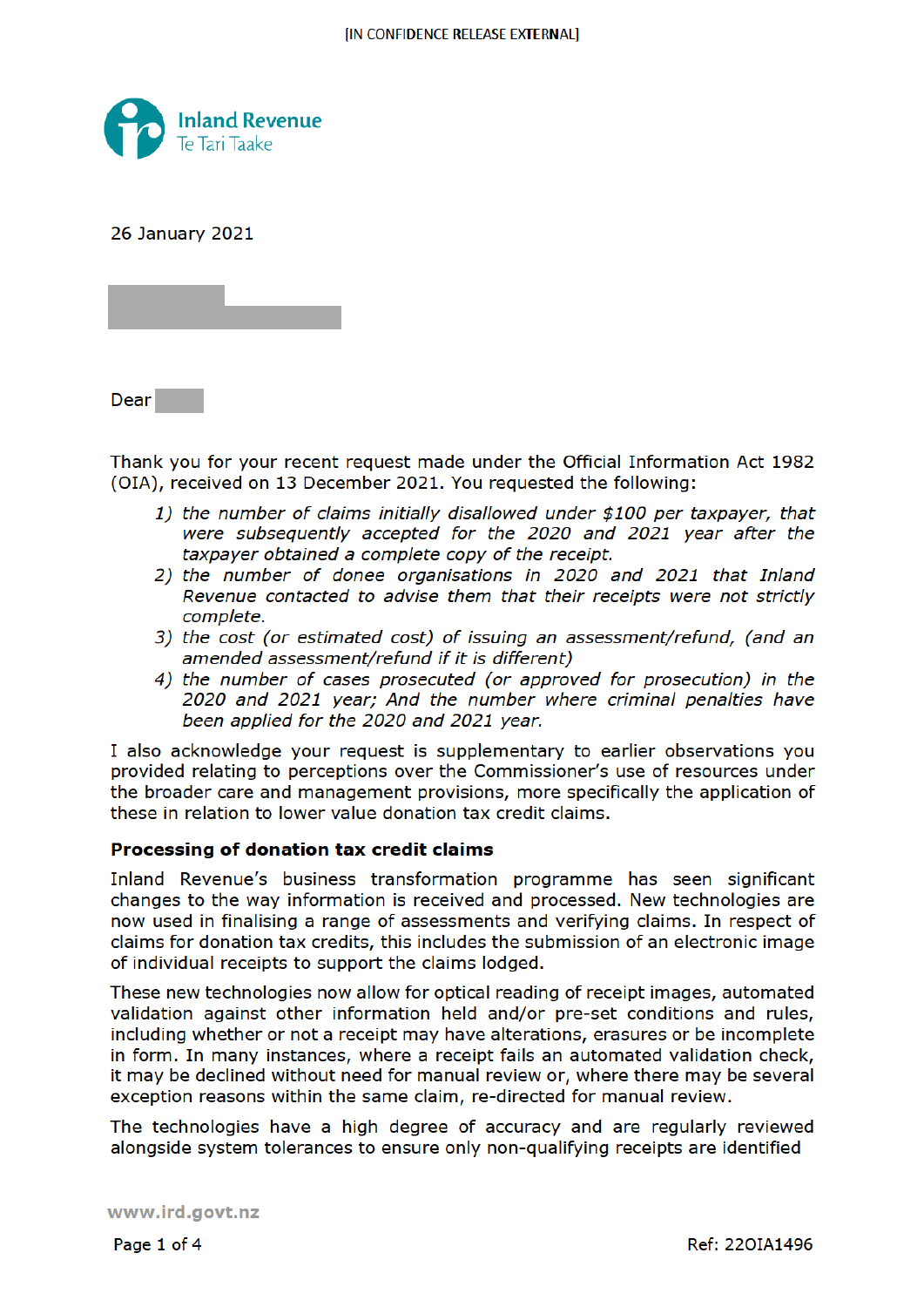and declined. While acknowledging your comments over the materiality in declining individual receipts, you will appreciate that where there is high automated processing of claims, these tolerances also need to be set in the context of all receipts received.

#### **Question 1**

The following table illustrates the number of customers who meet the following criteria:

- One or more non qualifying receipts were disallowed; and
- Each receipt was for a value under \$100; and
- Replacement qualifying receipts were subsequently received and approved for the same value.

| <b>Donation Tax Credit Returns Individual Receipts</b> | Customers | <b>Receipts</b> |
|--------------------------------------------------------|-----------|-----------------|
| 31/03/2020                                             | 304       | 637             |
| 31/03/2021                                             | 227       | 462             |

I have also provided an additional table which sets out:

- the number and value of non-qualifying donation receipts where a donation tax credit claim was declined; and
- the number of investigations initiated into suspected fraudulent donation claims.

| Donation Tax Credit receipts for the 12-month<br>period ending 30 June 2021 | <b>Volume</b> | Value \$ |
|-----------------------------------------------------------------------------|---------------|----------|
| Ineligible donation receipts (rounded)                                      | 429,000       | \$14.2m  |
| Investigations into suspected fraudulent donation claims                    | 962           | \$2.5m   |

You will see from the two tables provided that for the periods highlighted, the volume of declined and subsequently resubmitted receipts is a very low component of declined claims.

The highest volumes of ineligible receipts Inland Revenue receives claims for are in relation to:

- Claims for childcare fees
- Duplicate receipts
- Claims for private memberships
- Outside of eligible claim period
- Not approved donee organisation
- Receipt does not relate to claimant.

## **Question 2**

The information sought on the number of contacts made with specific donee organisations is refused under section 18(f) of the OIA in that the information requested cannot be made available without substantial collation or research.

While declining this element of your request, Inland Revenue has progressively shifted our emphasis to a "Right from the Start" approach to compliance and has actively sought opportunities to intervene earlier through improved information and education together with simpler and easier to use systems and processes.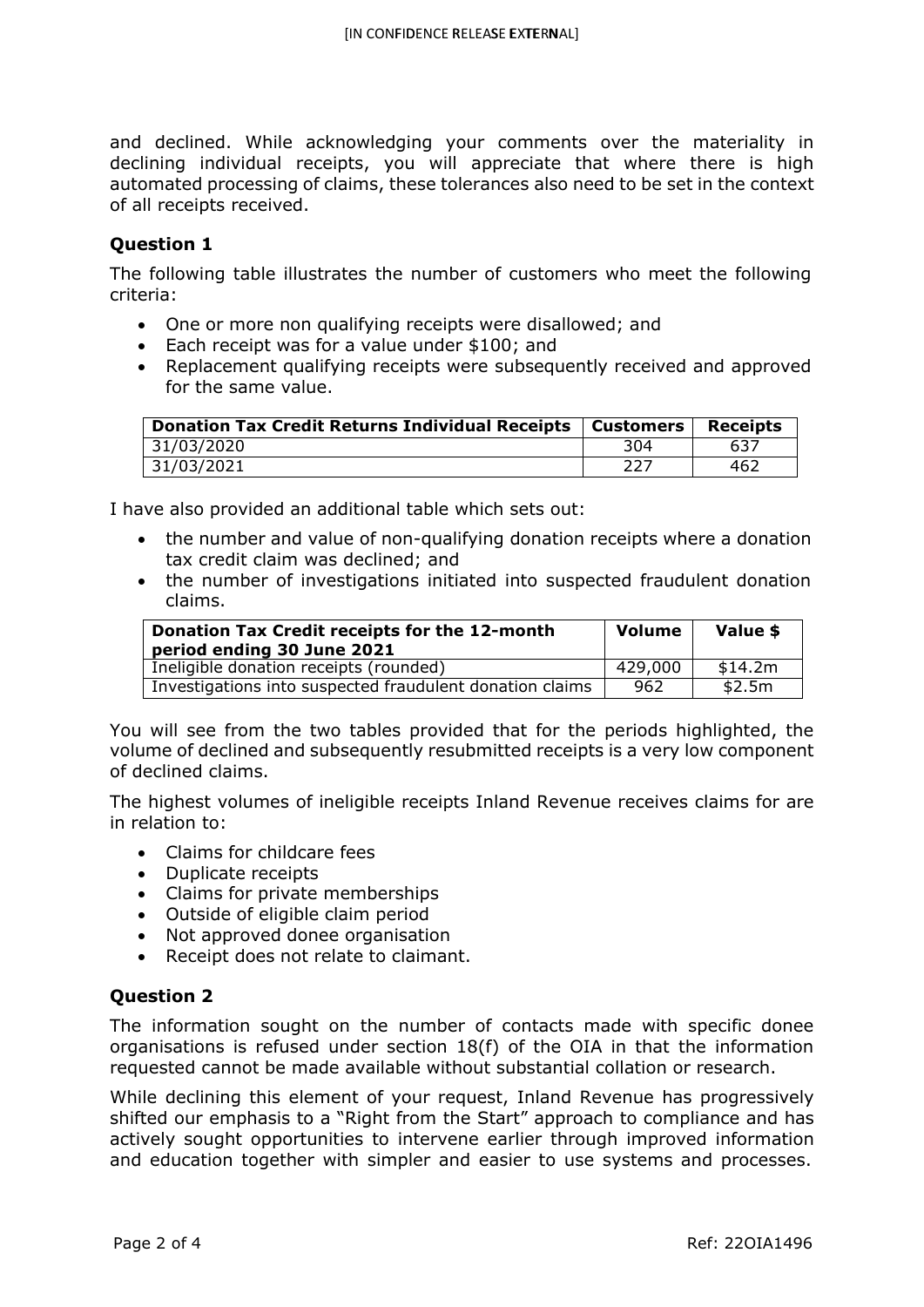Where we see customers get it wrong, either accidentally or deliberately, we have worked with key groups to reduce the need for post-filing audit and investigation.

Inland Revenue has proactively worked with a wide range of approved donee organisations to increase their understanding of eligible donations and to assist them in ensuring that donation receipts issued to customers contain the relevant information to support subsequent donation tax credit claims. This includes regular liaison with government agencies such as the Department of Internal Affairs, the Ministry of Education (including direct engagement with specific schools as needed) and other groups such as the Inter-Church Bureau.

# **Question 3**

I am unable to provide a cost (or estimated cost) relating to an accepted or disallowed donation tax credit claim and your request is refused under section 18(e) of the OIA that the document alleged to contain the information requested does not exist.

This said, and within the context of my response on page 1, Inland Revenue's new technologies have allowed for advanced automation of eligibility rules and consequential processes that are applied to individual receipts with a high level of accuracy. This means that non-qualifying receipts can be identified and appropriately excepted irrespective of value, in essence enabling automated level of application of the care and management provisions.

# **Question 4**

Working with customers to get their tax assessments, entitlements or claims right is Inland Revenue's preferred approach. However, where all other avenues fail, we will act against those who deliberately attempt to defraud New Zealand's revenue system.

The table below shows the number of customers approved for prosecution in 2020 and 2021 relating to fraudulent donation tax credit claims.

| Year | Approved for   Sentenced<br><b>Prosecution</b> |                                                                                                       |
|------|------------------------------------------------|-------------------------------------------------------------------------------------------------------|
| 2020 |                                                | 1 x guilty verdict. Sentenced to seven months<br>home detention (with special conditions<br>imposed). |
| 2021 |                                                | 1 x guilty verdict. Sentenced to seven months<br>and three weeks home detention.                      |

## **Right of Review**

If you disagree with my decision(s) on your OIA request, you can ask an Inland Revenue review officer to review my decision(s). To ask for an internal review, please email the Commissioner of Inland Revenue at: CommissionersCorrespondence@ird.govt.nz.

Alternatively, under section 28(3) of the OIA, you have the right to ask the Ombudsman to investigate and review my decision. You can contact the office of the Ombudsman by email at: info@ombudsman.parliament.nz.